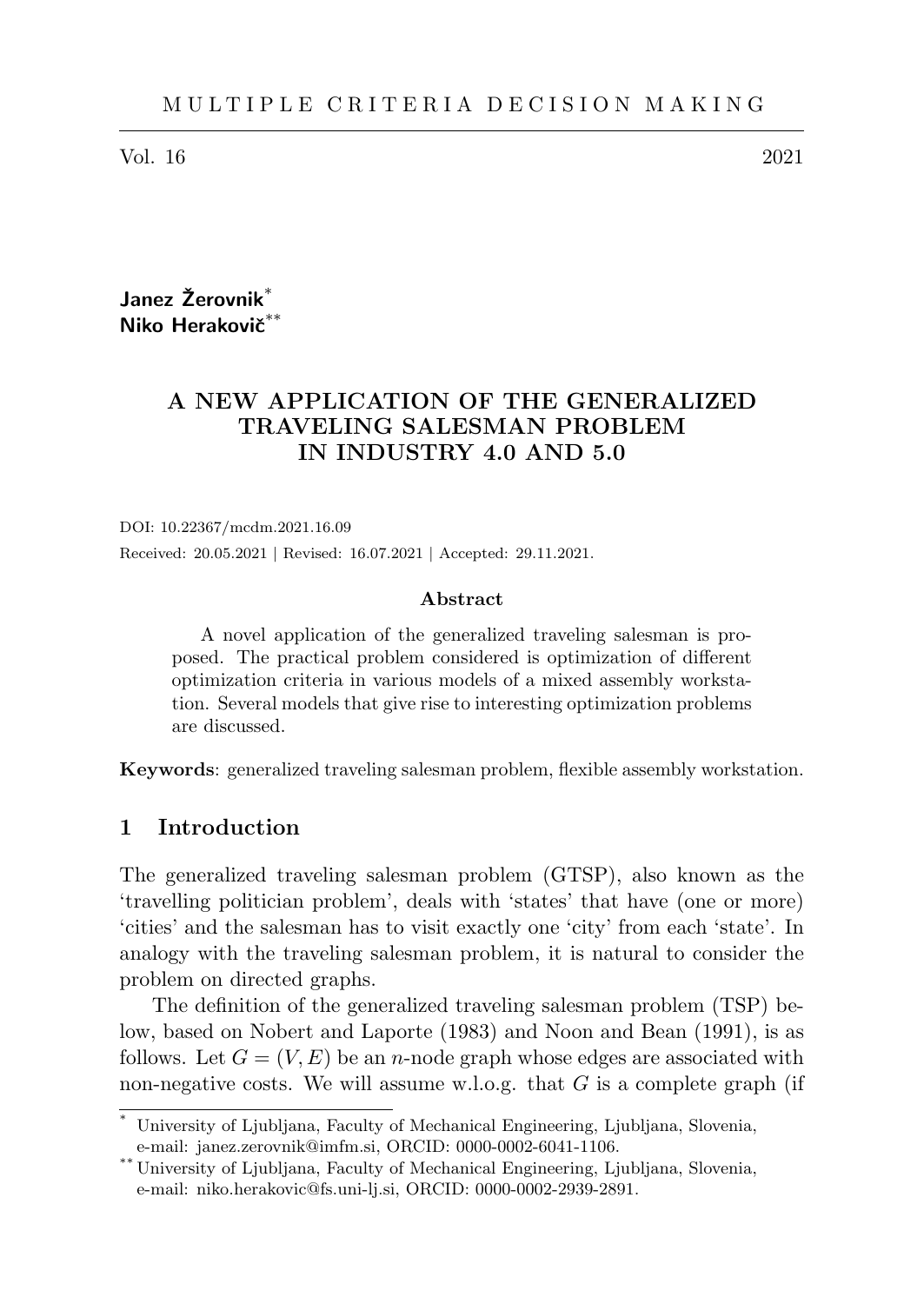there is no edge between two nodes, we can add an edge with an infinite or large enough cost).

We denote the cost of an edge  $e = (i, j) \in E$  by  $c(i, j)$ . It is usual to allow different costs depending on the direction of the edge. The GTSP is called symmetric if and only if the equality  $c(i, j) = c(j, i)$  holds for every two nodes  $i, j \in V$ .

Let  $V_1, \ldots, V_p$  be a partition of V into p subsets called clusters (i.e.  $V = V_1 \cup V_2 \cup ... \cup V_p$  and  $V_\ell \cap V_k = \emptyset$  for all  $\ell, k \in \{1, ..., p\}, k \neq \ell$ . The GTSP asks for finding a minimum-cost tour  $H$  spanning a subset of nodes such that H meets each cluster  $V_i$ ,  $i \in \{1, ..., p\}$ . The problem involves two related decisions: choosing a node subset  $S \subseteq V$ , such that  $|S \cap V_k| \geq 1$ , for all  $k = 1, \ldots, p$  and finding a minimum cost Hamiltonian cycle in the subgraph of  $G$  induced by  $S$ . Formally,

Generalized traveling salesman problem, GTSP

- **Input:** A graph  $G = (V, E)$  with weighting function  $c : E \mapsto \mathbb{R}_0$ , and a partition  $P_V = \{V_1, V_2, \ldots, V_m\}$ , where  $V_i \cap V_j = \emptyset$ for all  $i \neq j$ , and  $\cup_{i=1}^{m} V_i = V$ .
- Question: Find a cycle in G that contains a vertex from each set  $V_i$ such that its weight is minimal.

Here,  $\mathbb{R}_0$  denotes the set of non-negative real numbers.

Clearly, TSP is a special case of GTSP, where each of the clusters has exactly one element,  $|V_i| = 1$ . There are also several variations, for example asking for a cycle that must contain either exactly one or at least one vertex of each cluster, or allowing instances in which the sets  $V_i$  are not disjoint.

In this short note, we propose a new application of the generalized traveling salesman. The practical problem considered is to optimize various optimization criteria in various models of a mixed assembly workstation. It has motivated definition of several optimization problems that generalize the GTSP. The main contribution of this paper are definitions of the models that are, to the best of our knowledge, new in the area of application. The problem formulations may provide firm ground for future studies that will include development of heuristics and case studies on industrial applications. While, on one hand, the new applications may be of interest because they motivate further theoretical studies of related optimization problems, we believe that, on the other hand, the transfer of theoretical results directly to engineering studies and industrial applications is even more important.

The rest of the paper is organized as follows. In the next section we recall some related work. The number of sources cited is large because we wish to serve readers with both theoretical and practical expertise and interests. However, the material touches several popular research areas and therefore the section does not aim to be a comprehensive survey. Section 3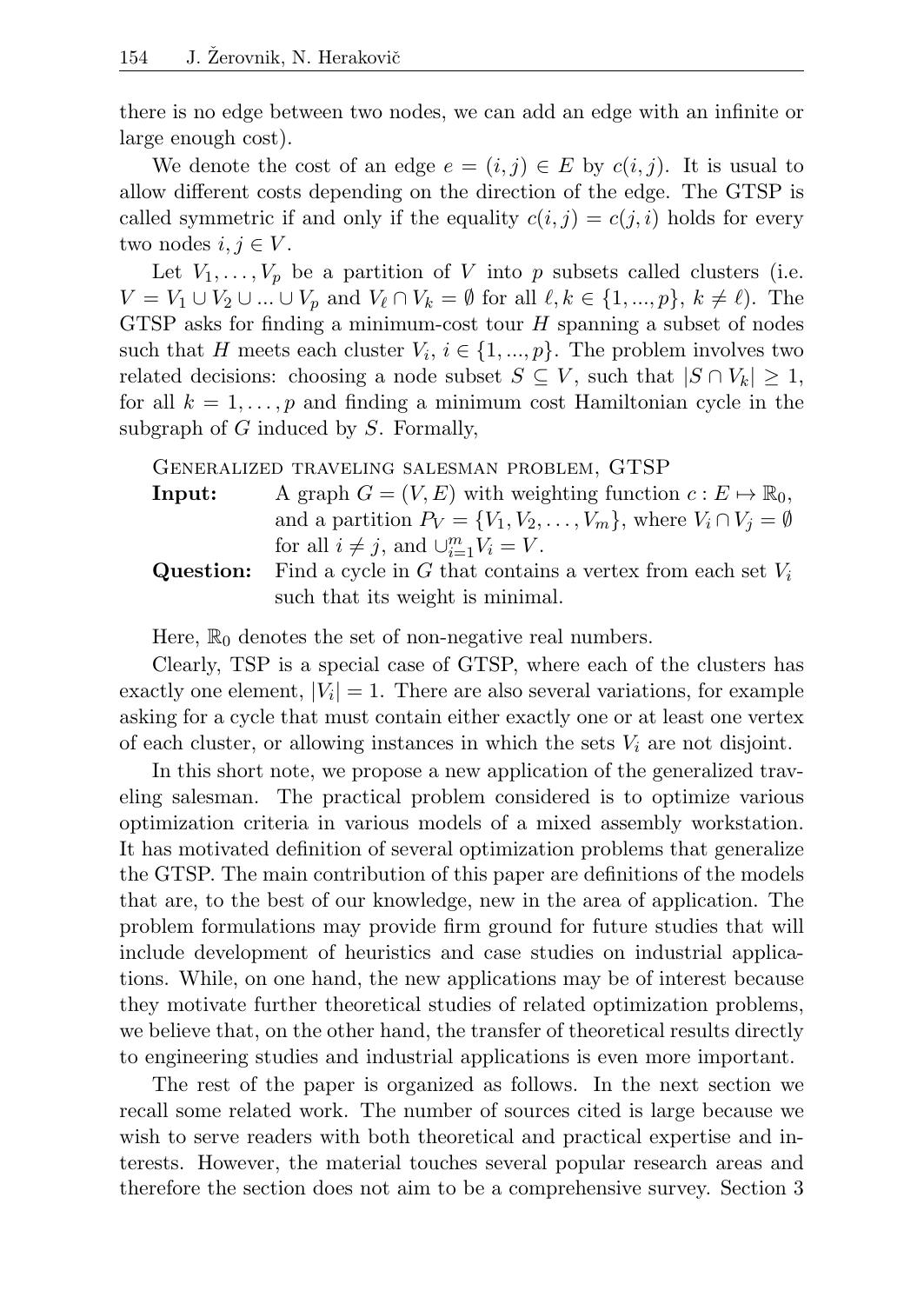provides some details of the application that is currently a hot topic in the development of smart factories within industry 4.0 (and 5.0). The main contribution, elaboration of several models and related optimization problems is given in Section 4. In the last section we include conclusions and discuss some ideas for future work.

## 2 Related work

Regarding the complexity of GTSP, it is well known that the (asymmetric) generalized traveling salesman problem can be transformed into a standard asymmetric traveling salesman problem with the same number of cities, and a modified distance matrix (Noon and Bean, 1993). Therefore, the asymmetric generalized traveling salesman problem is NP-hard. More precisely, it has been proved (Sahni and Gonzalez, 1976) that assuming  $P\neq NP$ , no polynomial-time TSP heuristic can guarantee  $A(I)/OPT(I) \leq 2^{p(N)}$  for any fixed polynomial  $p$  and all instances  $I$ . Better approximation results hold for the TSP with triangle inequality. Classical result of Christofides provides a 3/2-approximation algorithm for symmetric TSP (Christofides, 1976). It is not known whether the factor 3/2 is the best possible, however, assuming P $\neq$ NP, there exists an  $\varepsilon > 0$  such that no polynomial-time TSP heuristic can guarantee  $A(I)/OPT(I) \leq 1 + \varepsilon$  for all instances I satisfying the triangle inequality (Arora et al., 1992). As ATSP is a generalization of TSP, it is at least as hard as TSP. Very recently, a constant factor approximation for ATSP with triangle inequality has been developed by Svensson et al. (2020).

A number of practical applications of GTSP are given in Laporte et al. (1996) and (www 2). One application is encountered in ordering a solution to the cutting stock problem in order to minimize knife changes. Another is concerned with drilling in semiconductor manufacturing, see e.g., U.S. Patent 7,054,798 (www 2). Further examples listed in Laporte et al. (1996) include the covering tour problem, material flow system design, post-box collection, stochastic vehicle routing and arc routing. GTSP is also called the 'Set TSP problem' (www 1) or Equality Generalized Traveling Salesman Problem (E-GTSP) (Helsgaun, 2015). Furthermore, it should be noted that the same or very closely related problems are sometimes studied under different names. For example, the papers Gentilini et al. (2013) and Elbassioni et al. (2009) study the TSP with neighborhoods, and Gulczynski et al. (2006) close enough TSP, both being closely related to GTSP. Here we recall a selection of papers in which various algorithms, mainly heuristics were used to solve the GTSP, as our list is not meant to be a comprehensive survey. Several approaches were considered for solving the GTSP: a branch-and-cut algorithm for symmetric GTSP is described and analyzed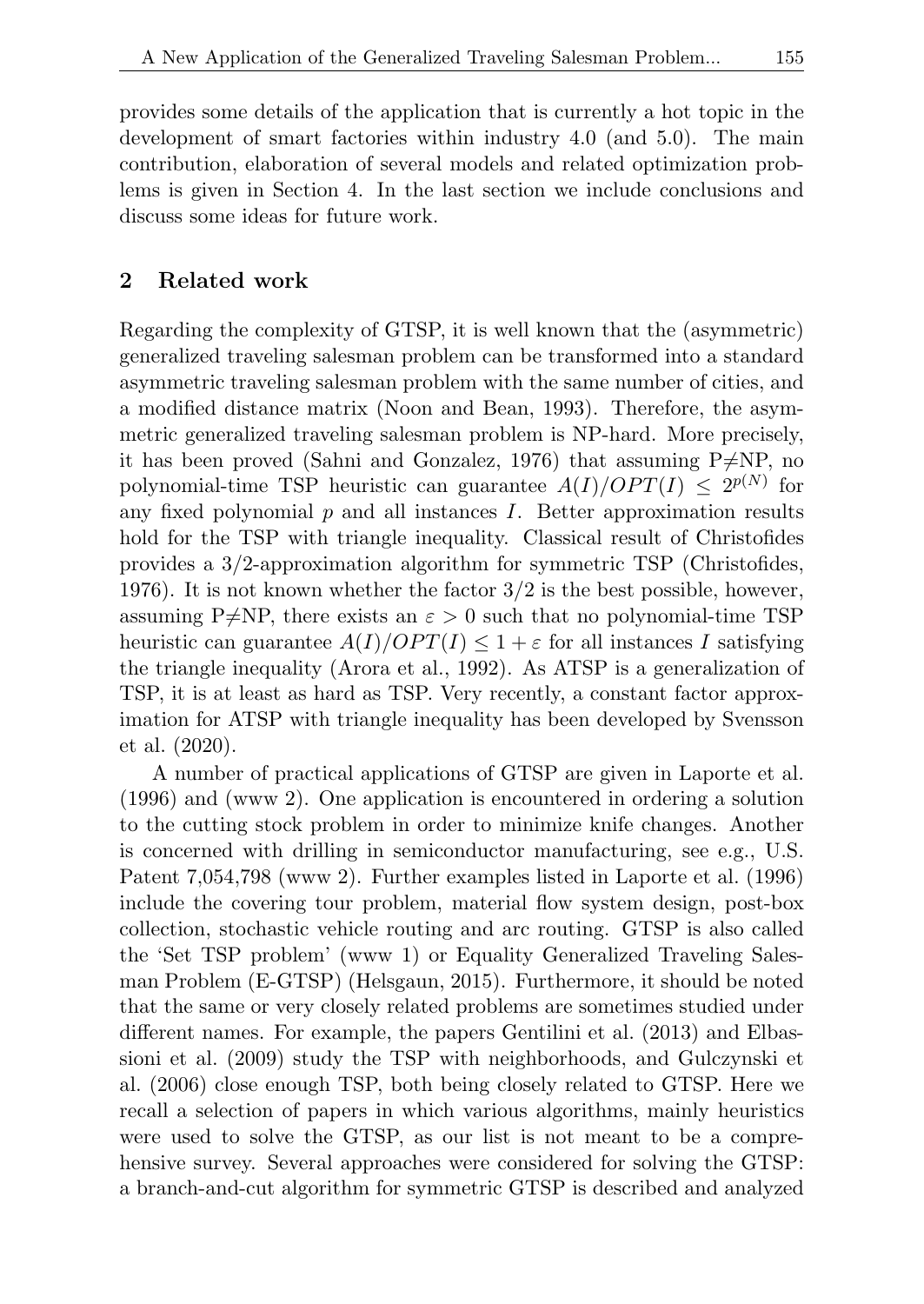in Fischetti et al. (1997). In Noon and Bean (1991), a Lagrangian-based approach for asymmetric GTSP is given. Genetic algorithms were used in Snyder and Daskin (2006), and in Silberholz and Golden (2007). Gutin and Karapetyan (2009) proposed a reduction algorithm that can be used as a preprocessing that decreases the size and consequently the computation time of all solvers they consider. An efficient composite heuristic for the Symmetric GTSP is proposed in Renaud and Boctor (1998). An application of ant algorithms to GTSP is reported in Pintea et al. (2017). The asymmetric case of GTSP was also studied in Laporte et al. (1987).

As the asymmetric generalized traveling salesman problem can be transformed into a standard asymmetric traveling salesman problem with the same number of cities (Noon and Bean, 1993), any ATSP solver can be used for transformed GTSP. Furthermore, TSP is among the most studied optimization problems (www 2), and it seems that the majority if not all known heuristics were applied and tested, some of them also invented for TSP. The reservoir of ideas that may be used to solve the GTPS it thus enormous. However, while it is well known that competitive heuristics as a rule employ specific properties of the problem or even of the subset of the instances studied, we wish to recall that Occam's razor principle applies to design of heuristics as well ( $\check{Z}$ erovnik, 2015). This leads to conclusion that development of heuristics and/or approximation algorithms suited for specific variants of GTSP and/or specific domains may still be worth investigating.

# 3 Motivation: Flexible assembly with mobile robot

Numerous research activities in new technologies of Industry 4.0 go handin-hand with the research of Industry 5.0 technologies which again puts the human worker in the focus. Many tasks at smart industrial assembly workplaces require manual ergonomic workstations which must be smart, flexible and agile. Also a worker must be digitalized, his activities must be simulated in advance and optimally combined with the activities of a collaborative robot. With this regard a huge variety of workers activities should be taken into account (Nogueira et al., 2018; Borgss et al., 2019). When designing ergonomic work conditions and jobs regarding the product all possible information on products, job processes, tools, machines, tasks, limitations, etc. should be considered (Leber et al., 2018). It is of utmost importance to predict the single times required to complete individual work tasks by the worker and also by the collaborative robot. This may be very helpful when planning of necessary staff, material requirements and in prediction of productivity (Rasmussen et al., 2018; Dianat et al., 2018; de Mattos et al., 2018; Lanzottia et al., 2019).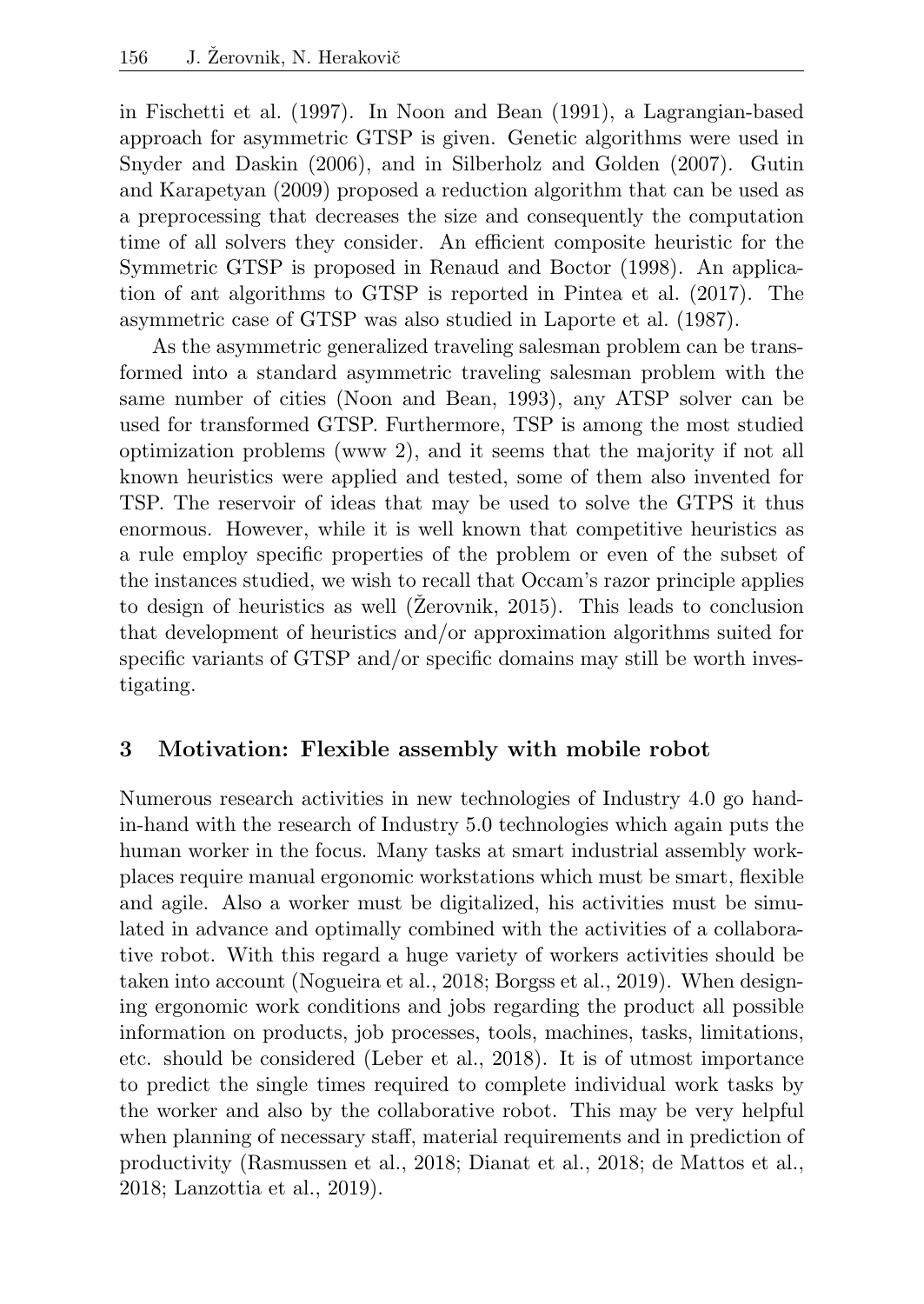Due to increasing competition in the global market and to meet the need for rapid changes in product variability, it is important to introduce selfconfigurable and smart solutions, especially in manual assembly stations and also within the entire process chain, to ensure more efficient, flexible, agile and ergonomic performance of the manual assembly process. For example, in Turk et al. (2020a), a smart assembly workstation is discussed that is self-configurable according to the anthropometry of the individual worker, the complexity of the assembly process, the product characteristics, and the product structure. See also Dianat et al. (2018) and Tornstrom et al. (2008).

In general, both ergonomic design of an assembly workstation and reliable estimation of execution time of basic manual assembly tasks (Turk et al., 2020b) may not be straightforward. Below we assume that before considering practical instances of the optimization problems, the corresponding study has been done and hence we are given the necessary data. Besides optimization of the production speed, it is worth to consider some other aspects of the production process. Therefore, the assumed available data include, in addition to production times, also some quantities corresponding to the manual assembly station itself and especially to the working conditions and consequently the satisfaction and well-being of the worker. With this regard, the working process should be structured according to ergonomic rules combined with the digitalization of the information flow and Poka-yoke approach, including the low-cost intelligent automation. In our formal models, we work with configurations of the assembly workstation. The configuration is associated with (or, defined by) its features, including:

- height adaptation and positioning of the table,
- adaptation of the buffers position to achieve primary gripping position,
- pick-by-light approach,
- digitalized product structure, which should automaticaly change with the new product or product variant,
- digitalized instructions on monitor or through augmented reality,
- setup of the chair,
- setup of the assembly nest, including its rotation and positioning abbility,
- the person working at the workstation,
- lighting with automatically adapted luminosity according to the workers needs,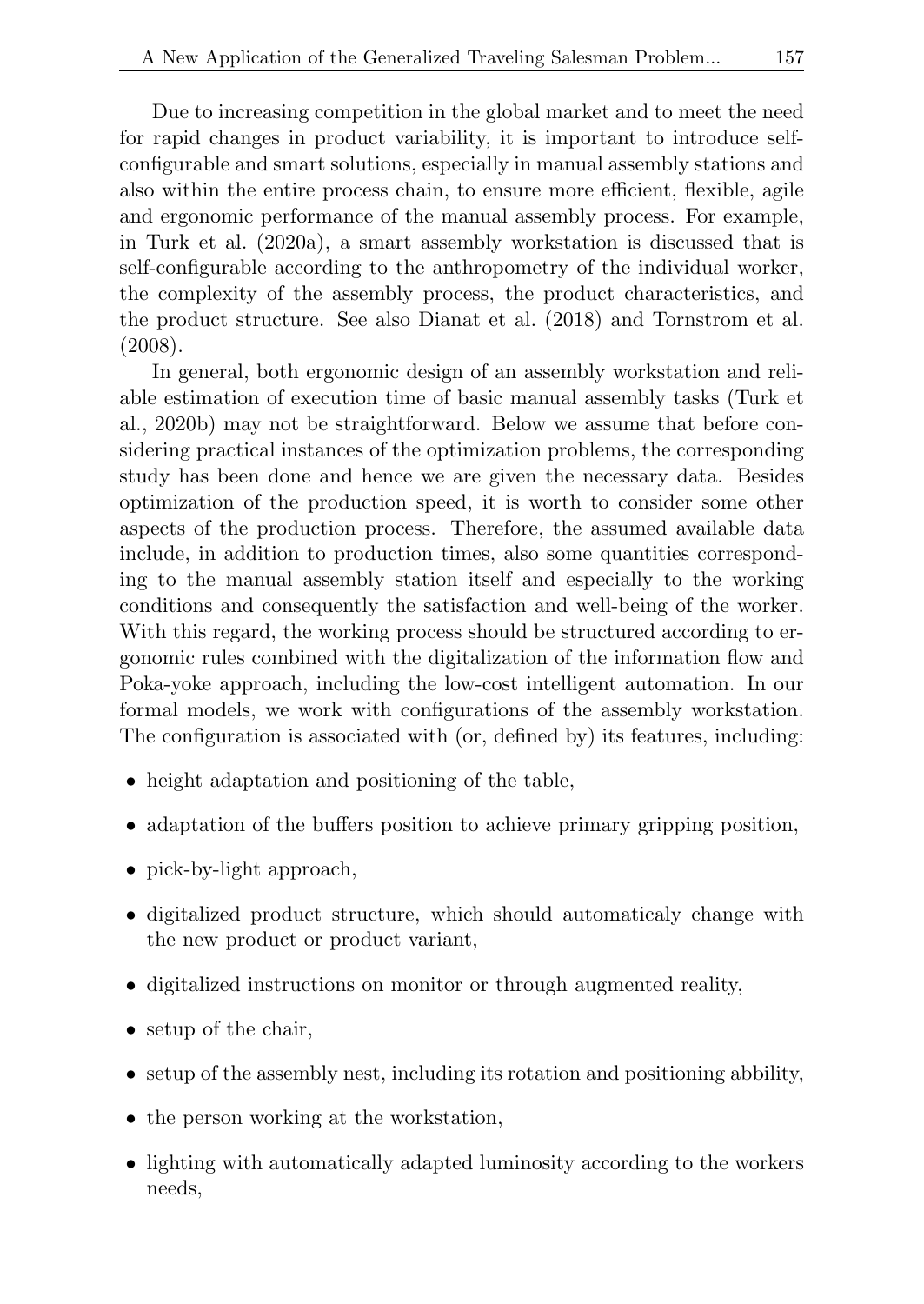• the content (material) of the boxes should be put optimally in accordance with the product structure, assembly sequence and mass of the product parts etc.

Note that if two workers may work using the same settings, there may be a difference in their speed, so we consider these as two different configurations. Of course, for different workers often also the type of setup will be different, depending on product structure, its variety and the number of product parts. Clearly, in such cases we need to model the change when only the workers are shifted without altering other settings.

# 4 The general model

Given a product  $P$  to be assembled, there may be a number of settings of the workplace that are feasible for this particular task. Note that by our definition, the configuration C determines both the product  $P(C)$  and the worker  $W(C)$  who is foreseen to work at this configuration. In other words, given a product  $P$  there may be several workers that can do the job, and for each of the workers there may be several feasible configurations. Furthermore, with each configuration  $C$  we may associate several features, for example, we can define:

- $T(C)$ , the time needed for worker  $W(C)$  to complete the task related to product  $P(C)$ ;
- $R(C)$ , the reliability of the operation performed at configuration C, which can in turn be defined as the proportion of products of poor quality, or by some other measure;
- $S(C)$ , a parameter (here called suitability) when person  $W(C)$  assembles product  $P$  and the workplace is at configuration  $C$ , which can be given either as a number, a vector, or even as an element of a set, e.g. {excellent, good, poor, forbidden}; for example, 'poor' may mean that it is likely that working in this configuration for a longer period is a health hazard for the worker.

Clearly, we can define a complete graph where the vertices are the configurations and the weights are defined as follows. Given two configurations,  $C_i$  and  $C_j$ , denote the time needed to switch from  $C_i$  to  $C_j$  by  $c(C_i, C_j) = c(i, j)$ . Note that we may have  $c(i, j) \neq c(j, i)$  hence the asymmetric version of the problem. Note that instead of time, the weights  $c(i, j)$ on directed edge may have a more general meaning, the cost of operation.

Assume we need to complete the order that is a list of tuples (product, quantity), c.f.  $(P_1, n_1), (P_2, n_2), \ldots, (P_k, n_k)$ . Given a set of available configurations, assuming that the set includes at least one feasible configuration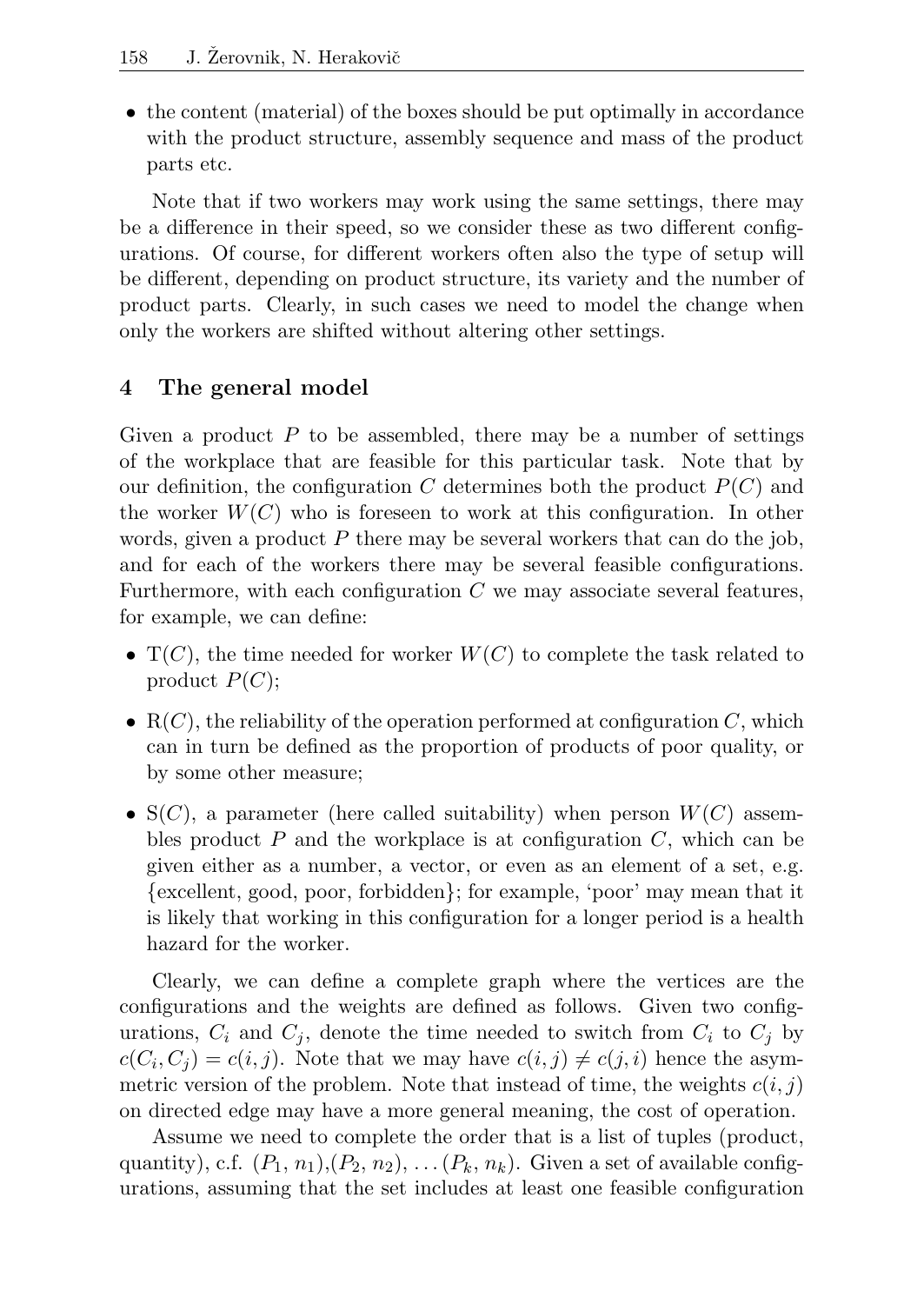for each of the products, the task is to define the order of production that takes minimal time (or, optimizes some other criteria).

With each product, we can associate several configurations, i.e. all C with  $P(C) = P$ . The set of all configurations is thus naturally partitioned into the sets that correspond to the products.

Formally, the general problem is defined as follows:

#### Generic Assembly workplace plan, AWP

**Input:** A directed graph  $G = (V, A)$  with weighting functions c:  $E \mapsto \mathcal{E}, f : V \mapsto \mathcal{V}$ . An order of products and quantities  $\{(P_1, n_1), (P_2, n_2), \ldots, (P_m, n_m)\}\,$  where each product  $P_i$ is associated with a set of configurations  $V_i \neq \emptyset$ . This gives the partition  $\{V_1, V_2, \ldots, V_m\}$ , where  $V_i \cap V_j = \emptyset$  for all  $i \neq j$ , and  $\cup_{i=1}^{m} V_i$ .

**Question:** Find a tour in 
$$
G
$$
 that contains exactly one vertex from each set  $V_i$  such that the objective function is optimal.

Note that the weighting functions  $c$  and  $f$  are very general here. The edge weighting function c will in most cases map to  $\mathcal{E} = \mathbb{R}_0$ . The weights of vertices (configurations) may also be simply production times, i.e.  $f: V \mapsto \mathbb{R}_0$ . In many cases, f may model more features of the configuration, for example  $f(C) = (T(C), R(C), S(C)).$ 

Below we discuss and define a number of more specific problems related to more specific models. To this aim, we will have to elaborate:

- necessarily, the objective function(s) and
- additional assumptions and/or limitations on the instances.

### Objective functions

Let us start with a model where we only minimize time, and consider first a rather general case. Denote by  $C_{w(i)}$  the configuration that follows the configuration  $C_i$  in the tour w. Hence, in general, the production time of a product  $P_i$  depends on the configuration  $C(P_i) \in V_i$  and the quantity  $n_i$ , and the objective function is thus:

$$
T(w) = \sum_{i} (T(C(P_i), n_i) + f(C_i, C_{w(i)})).
$$
\n(1)

First simplification may be to assume that the quantities of each product are low enough so that they can be made without interruption, and consequently the time needed depends linearly on the quantities:

$$
T(w) = \sum_{i} (n_i T(C(P_i)) + f(C_i, C_{w(i)})).
$$
\n(2)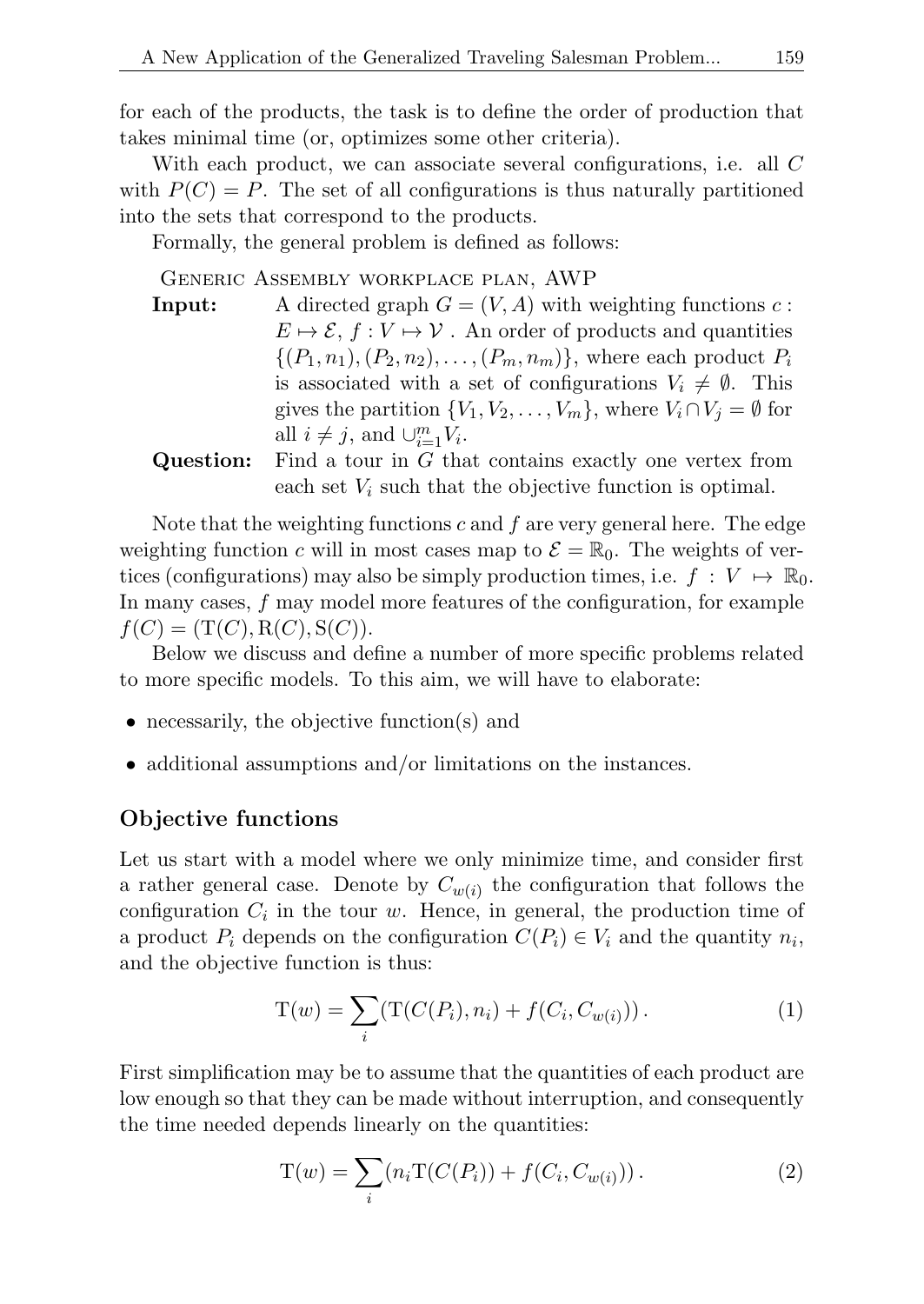If we add another assumption, namely that the production time does not depend on the configuration, then the first term does not depend on the tour, and we have the objective function:

$$
T(w) = \sum_{i} f(C_i, C_{w(i)}).
$$
\n(3)

Observe that (3) implies  $AWP$  under the last assumption is equivalent to GTSP. In other words:

Theorem 4.1 Problem AWP is a generalization of GTSP, and is NP-hard.

## Multicriterial optimization

As already indicated before, in modelling the assembly workplace it is natural to consider other criteria besides time only. The criteria (1)-(3) may be supplemented by e.g. reliability:

$$
R(w) = \sum_{i} (R(C(P_i), n_i)), \qquad (4)
$$

or/and suitability (ergonomicity):

$$
S(w) = \sum_{i} (S(C(P_i), n_i)),
$$
\n(5)

to obtain a multicriterial optimization problem with objective function:

$$
(T(w), R(w), S(w)).
$$

### Stochastic optimization

Until now, we have assumed that we are given a fixed order of products and quantities  $\{(P_1, n_1), (P_2, n_2), \ldots, (P_m, n_m)\}\$ . In modern times, industrial production is largely shifted from mass production to small, often custom designed series, and to production on demand for a known end customer. Thus it is important to consider the versions of optimization problems that are stochastic. Here we discuss the situation where we have, instead of a fixed order, a set of likely orders, or pre-orders, that are to be confirmed or altered 'just before production'. We are interested in computing an a priori plan of production that will be optimal on average. In other words, given probabilities of orders in the provisional order, we wish to plan an a priori plan of production that will have minimal expected cost. For simplicity, assume that we only wish to minimize time.

First, recall the probabilistic traveling salesman problem (PTSP) (Jaillet, 1988) that generalizes the TSP aiming to find an a priori tour that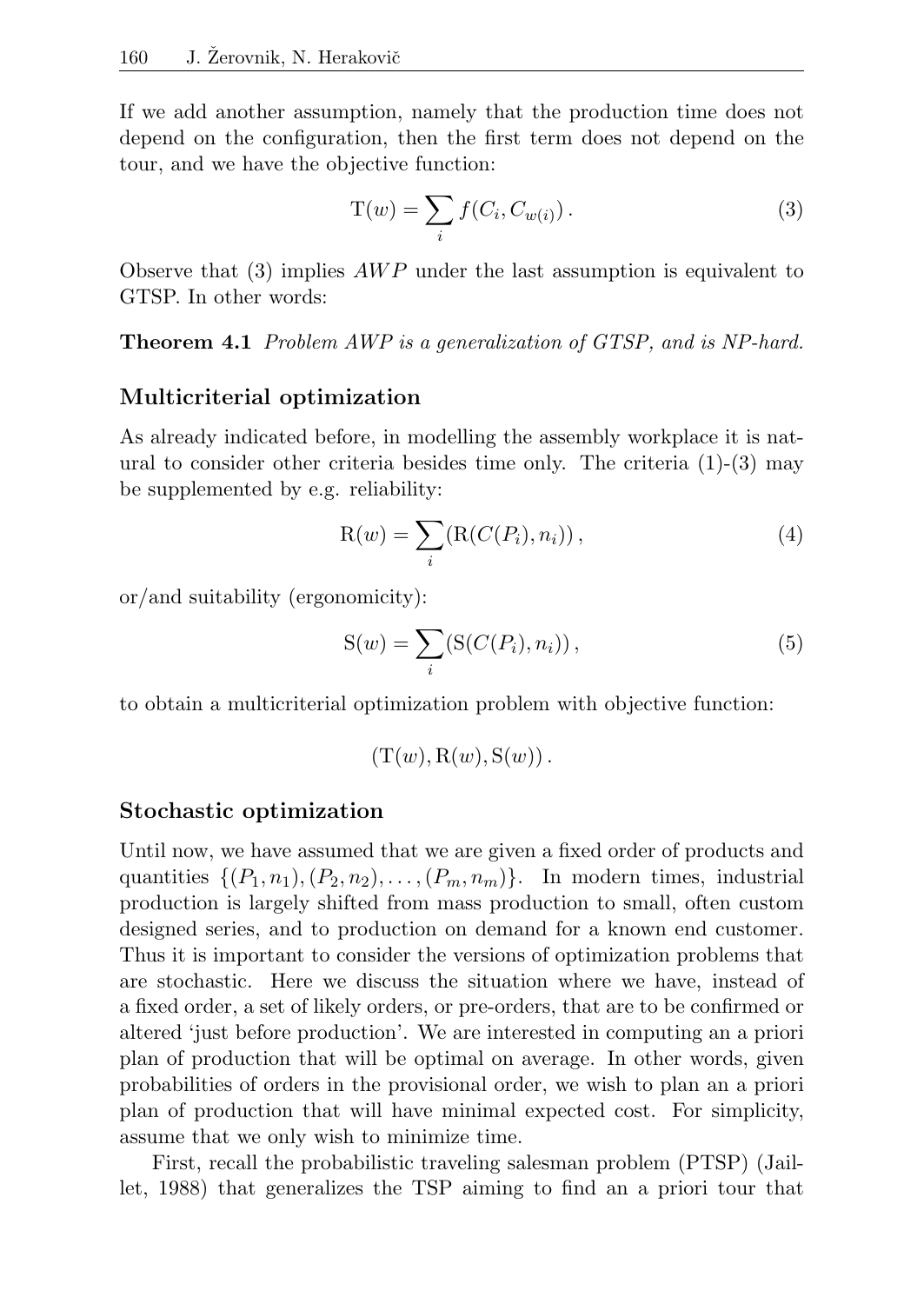has minimal expected length. The cities that need not be visited are not skipped, while the other cities are visited in the order that is defined by the a priori solution. PTSP was among the first stochastic versions of problems in combinatorial optimization.

Similarly, AWP with general objective function (1) can be generalized to probabilistic AWP. The goal is to find an a priori tour that visits all clusters that are present in the realization of the order, and has minimal expected cost. We assume that probabilities of each pair  $(P_i, n_i)$  are known. This may be possible to estimate, for example, when we work for known customers.

Formally, the stochastic version of the problem can be defined as follows:

PROBABILISTIC ASSEMBLY WORKPLACE PLAN, PAWP

**Input:** A directed graph  $G = (V, A)$  with weighting functions  $c : E \mapsto \mathcal{E}, f : V \mapsto \mathcal{V}$ . An order of products and quantities  $\{(P_1, n_1), (P_2, n_2), \ldots, (P_m, n_m)\}\$ , with probabilties  $p_i$  giving the probability that the *i*-th order will be confirmed, and where each product  $P_i$  is associated with a set of configurations  $V_i \neq \emptyset$ . This gives the partition  $\{V_1, V_2, \ldots, V_m\}$ , where  $V_i \cap V_j = \emptyset$  for all  $i \neq j$ , and  $\cup_{i=1}^m V_i$ .

Question: Find a tour in G that contains exactly one vertex from each set  $V_i$  such that the expected weight of the tour is mimimal.

## 5 Conclusions and future work

In this short note, we have provided a new application of the generalized traveling salesman. The practical problem, various models of mixed assembly workstation, has motivated definition of several optimization problems that generalize the GTSP. The contribution of this paper is the definition of the models that are novel to the best of our knowledge.

This is the first step in the research that will be continued along several avenues. On one hand, we are going to gather instances from design of particular workstations in real industrial environment thus bulding a database of realistic instances. On the other hand, we are going to study heuristics for the general optimization problem and its specific variants. The heuristics that we are going to start with is the remove and reinsert heuristics  $(Zerovnik, 1995; Brest and Zerovnik, 1999, 2005; Pesek et al., 2007; Zupan$ et al., 2016). Basically the same idea appears, under a different name, in Lahyani et al. (2017). This heuristics is very simple in its basic version, which means that it can be easily generalized and/or adapted to similar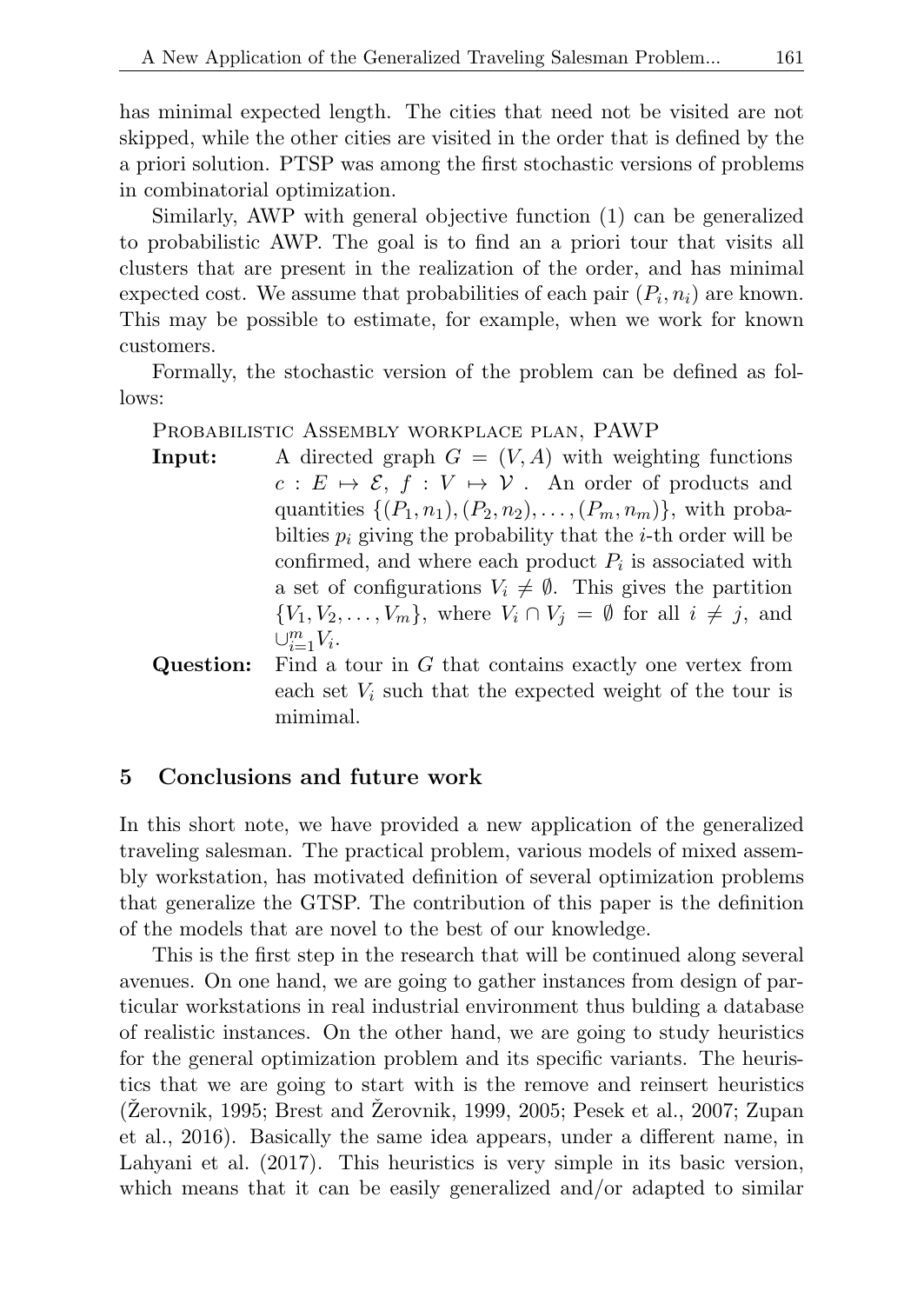problems. In short, remove and reinsert heuristics is a multistart local search, more precisely: iterative improvement, type heuristics. After constructing an initial tour, a series of small perturbations are made that are accepted if the objective function is improved. Both the tour construction and the perturbations are based on the basic procedure that inserts a node into the existing tour that traverses the active nodes. When constructing the tour, a small subset of nodes is activated at first and an optimal tour is found. Then, the inactive nodes are activated in random order and inserted. Perturbation starts with a selection of active nodes that are unactivated, and then again reinserted in random order. For details, we refer to the previous studies.

In particular, in the past, remove and reinsert heuristics was tested both on probabilistic TSP (Zerovnik, 1995) and on asymmetric TSP (Brest and Zerovnik, 1999, 2005), and has proved very competitive.

### References

- Arora S., Lund C., Motwani R., Sudan M., Szegedy M. (1992), Proof Verification and Hardness of Approximation Problems, Proceedings 33rd Annual Symposium on Foundations of Computer Science, 14–23.
- Borgss S.P., La Delfa N.J., Dickerson C.R. (2019), An Evaluation of Off-axis Manual Forces and Upper Extremity Joint Moments during Unilateral Pushing and Pulling Exertions, Advances in Production Engineering & Management, 13(1), 107–117.
- Brest J., Zerovnik J. (1999), An Approximation Algorithm for the Asymmetric Traveling Salesman Problem, Ricerca Operativa, 28, 59–67.
- Brest J., Žerovnik J. (2005), A Heuristic for the Asymmetric Traveling Salesman Problem, Proceedings of the 6th Metaheuristics International Conference (MIC '05), Vienna, Austria, 145–150.
- Christofides N. (1976), Worst-case Analysis of a New Heuristic for the Travelling Salesman Problem, Technical Report 388, Graduate School of Industrial Administration, Carnegie-Mellon University, Pittsburgh, PA.
- de Mattos D.L., Netob R.A., Merinoa E.A.D, Forcellini F.A. (2018), Simulating the Influence of Physical Overload on Assembly Line Performance: A Case Study in an Automotive Electrical Component Plant, Applied Ergonomics, 79, 107–121.
- Dianat I., Molenbroek J., Castellucci H.I. (2018), A Review of the Methodology and Applications of Anthropometry in Ergonomics and Product Design, Ergonomics, 61(12), 1696–1720.
- Elbassioni K., Fishkin A., Sitters R. (2009), Approximation Algorithms for Euclidean Traveling Salesman Problem with Discrete and Continuous Neighbourhoods, Int. J. Comput. Geom. Appl., 19, 173–193.
- Fischetti M., Gonzalez J.J.S., Toth P. (1997), A Branch-and-cut Algorithm for the Symmetric Generalized Traveling Salesman Problem, Oper. Res., 45(3), 378–394.
- Gentilini I., Margot F., Shimada K. (2013), The Travelling Salesman Problem with Neighbourhoods: MINLP Solution, Optimization Methods and Software, 28(2), 364–378.
- Gulczynski D.J., Heath J.W., Price C.C. (2006), The Close Enough Traveling Salesman Problem: A Discussion of Several Heuristics, Perspectives in Operations Research, 36, 271–283.
- Gutin G., Karapetyan D. (2009), Generalized Traveling Salesman Problem Reduction Algorithms, Algorithmic Operations Research, 4(2), 144–154.
- Helsgaun K. (2015), Solving the Equality Generalized Traveling Salesman Problem Using the Lin-Kernighan-Helsgaun Algorithm, Math. Prog. Comp., 7, 269–287.
- Jaillet P. (1988), A Priori Solution of a Traveling Salesman Problem in which a Random Subset of the Customers Are Visited, Operation Research, 36, 929–936.